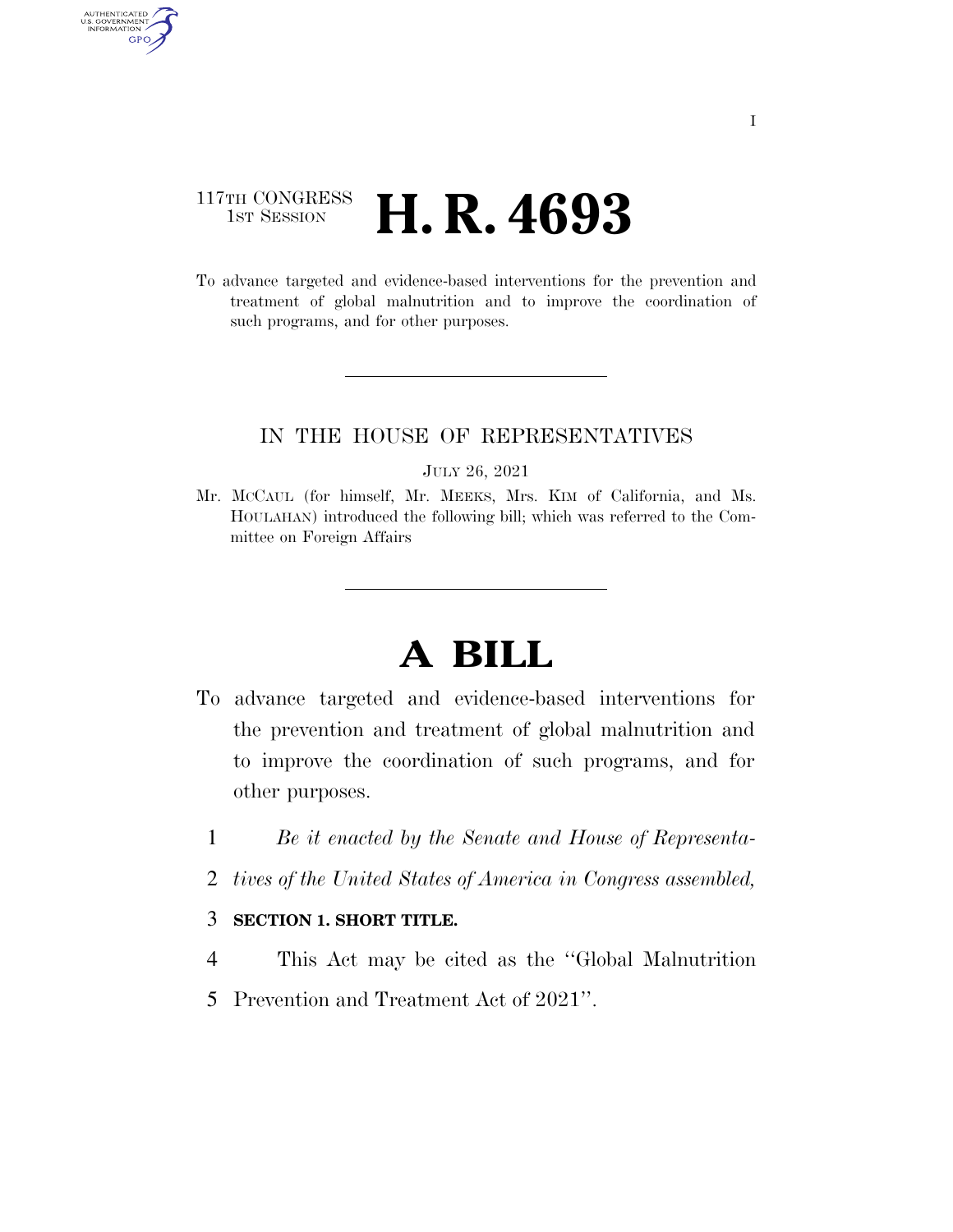## **SEC. 2. AUTHORIZATION OF EFFORTS TO PREVENT AND TREAT MALNUTRITION GLOBALLY.**

 (a) IN GENERAL.—The Administrator, in coordina- tion with the heads of other relevant Federal departments and agencies, is authorized and encouraged to support ef- forts to prevent and treat malnutrition globally, including by—

 (1) targeting resources and nutrition interven- tions to support the most vulnerable populations susceptible to severe malnutrition, including children under the age of 5 and pregnant and lactating women;

 (2) increasing coverage, particularly in priority countries, of nutrition interventions that include co- ordinated deployment of prenatal nutrient supple- ments, breastfeeding support, vitamin A supplemen- tation, specialized nutritious food products for the treatment of acute malnutrition, and other evidence-based interventions, as appropriate;

 (3) increasing the use of context and country- appropriate fortification of staples and condiments with essential nutrients;

 (4) advancing evidence-based programs and interventions carried out using data-driven ap- proaches, best practices, and targeted to country-specific contexts and needs;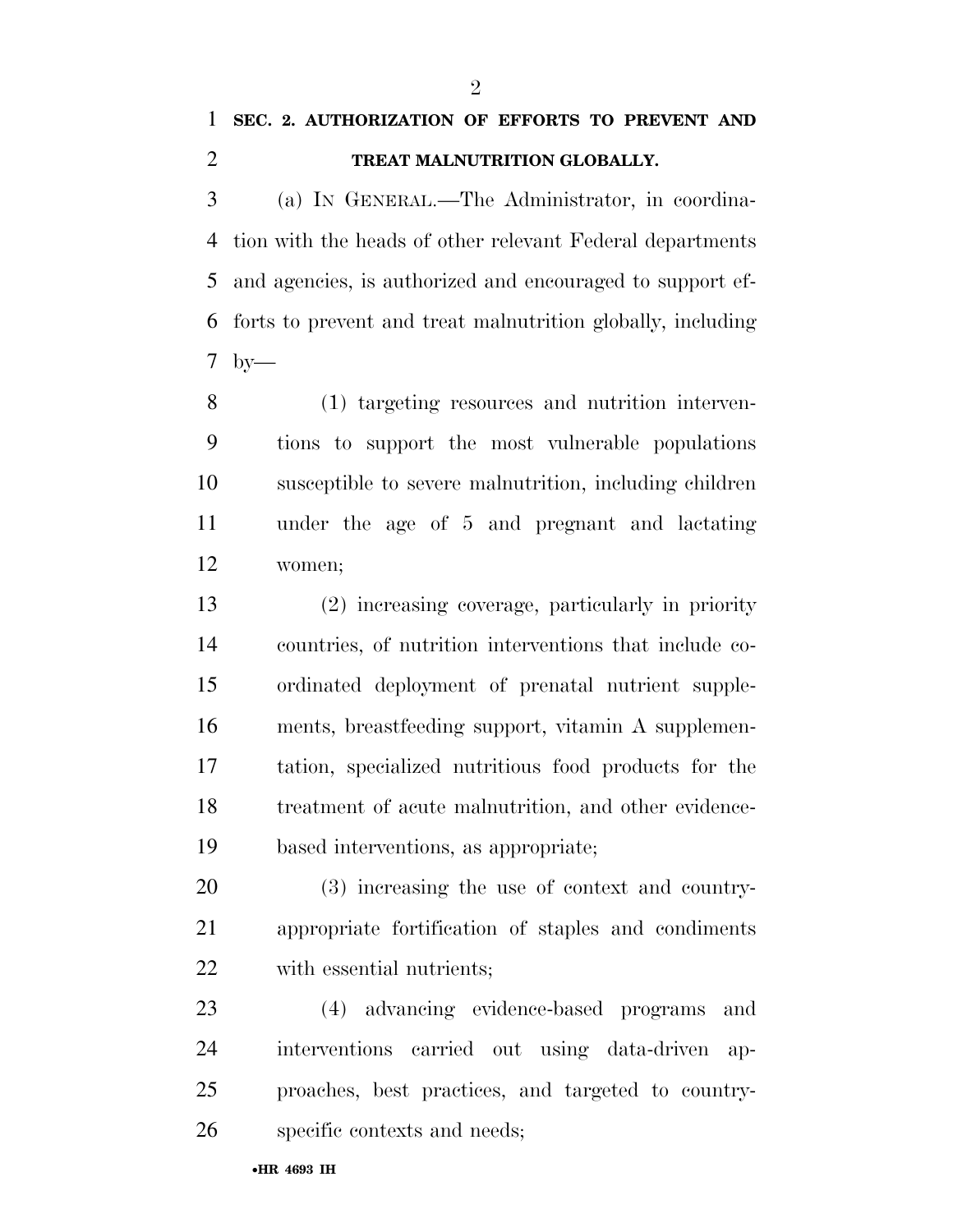(5) supporting partner governments to develop policies to prevent and treat malnutrition; (6) leveraging investments to strengthen health systems, including to support community health workers to advance improved nutrition outcomes; (7) improve diets through safe, affordable, nu- tritious foods in the food system; and (8) ensuring rigorous monitoring and evaluation of such efforts. (b) EXTERNAL COORDINATION EFFORTS RELATED TO NUTRITION PROGRAMS.—The Administrator, in co- ordination with the heads of other relevant Federal de- partments and agencies, should coordinate, as appro- priate, with bilateral and multilateral donors, governments of partner countries, United Nations agencies, civil society organizations, nongovernmental organizations, including faith-based organizations, and the private sector to pre- vent and treat malnutrition globally, including by sup-porting efforts to—

 (1) build the capacity of local and community- based organizations and governments of partner countries to ensure sustainability of nutrition inter-ventions;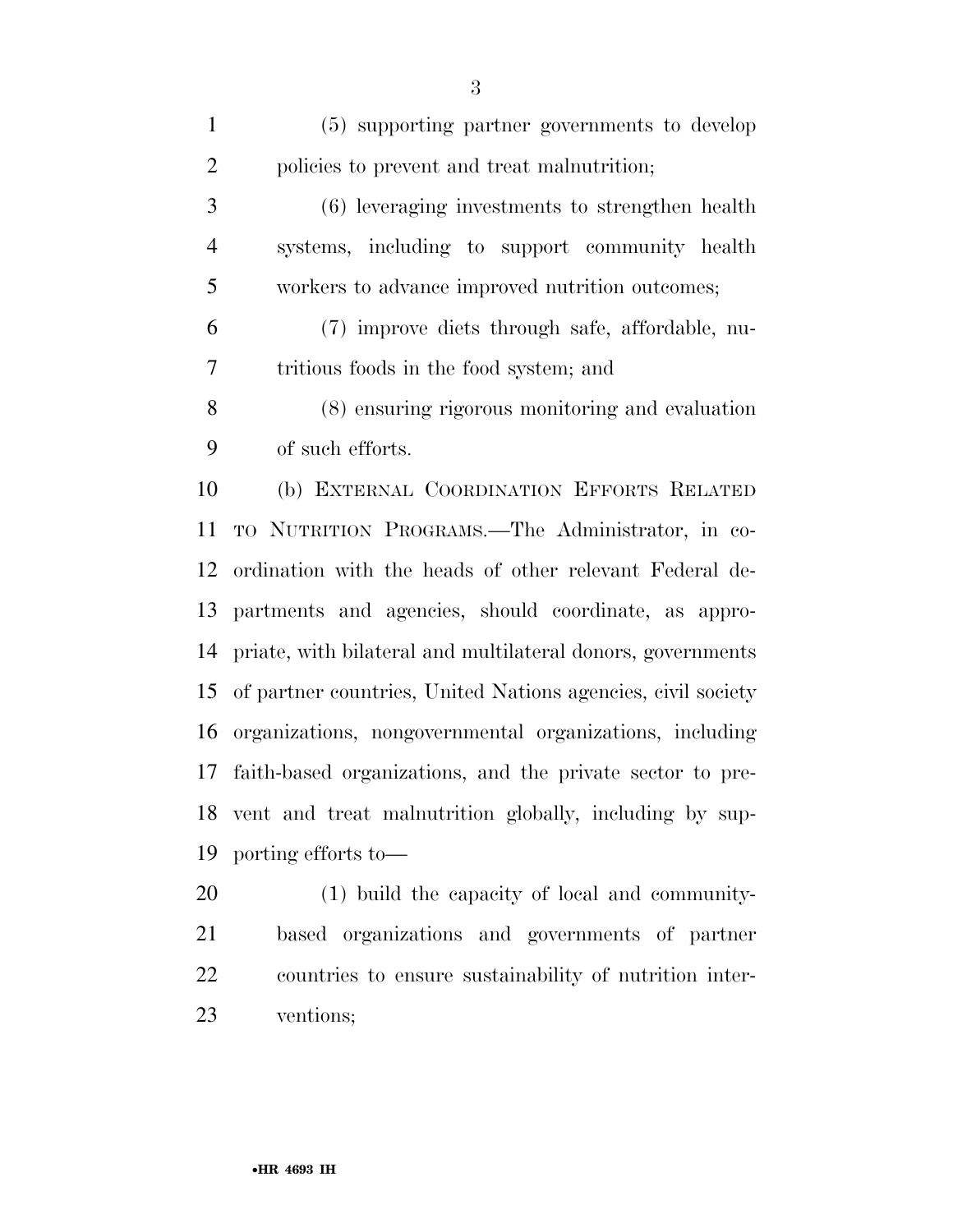(2) expand research and innovation to identify and increase effective and evidence-based nutrition interventions based on country-specific contexts; (3) improve coordination and structure of sup- ply chains for nutrition interventions; (4) expand domestic resource mobilization and domestic financing for nutrition interventions; and (5) seek to leverage additional resources and encourage investment into innovative and multi- stakeholder finance partnerships to advance burden sharing in nutrition-related assistance. (c) INTERAGENCY EFFORTS.—In carrying out sub- sections (a) and (b), the Administrator, in coordination with the heads of other relevant Federal departments and agencies, consistent with the Global Nutrition Coordina- tion Plan, shall seek to leverage additional resources to prevent and treat malnutrition globally, including by— (1) increasing cooperation among relevant Fed- eral departments and agencies represented in the Global Nutrition Coordination Plan to better lever- age grants, technical assistance, debt, equity, loan guaranties, and public-private partnerships; and (2) utilizing the Administrator's role as a mem- ber of the Board of Directors of the United States International Development Finance Corporation to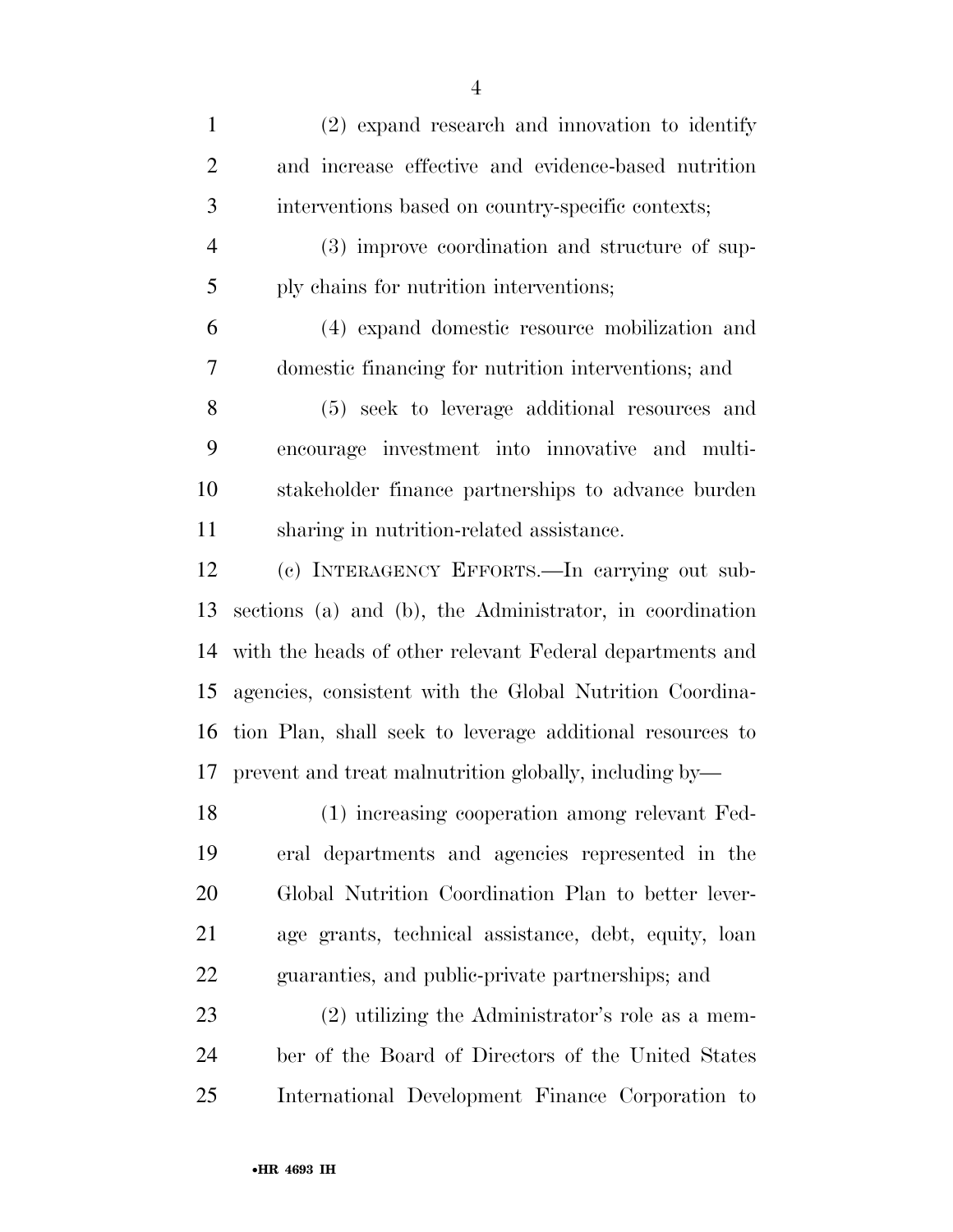consider opportunities within the Corporation's de- velopment impact framework that support improved nutrition outcomes.

### **SEC. 3. SELECTION OF PRIORITY COUNTRIES.**

 (a) IN GENERAL.—The Administrator, in coordina- tion with the Nutrition Leadership Council, shall select foreign countries as priority countries for purposes of tar- geting programs to prevent and treat malnutrition glob-ally.

 (b) CRITERIA.—The selection of priority countries under subsection (a) shall be based on the following:

 (1) The prevalence of severe malnutrition among children under the age of 5 and pregnant and lactating women.

 (2) The presence of high-need, underserved, marginalized, vulnerable, or impoverished commu-nities.

 (3) The enabling environment for improved nu- trition, including presence of national nutrition plans and demonstration of strong political commitment.

 (4) Any other criteria that the Administrator determines to be appropriate.

 (c) UPDATES.—The Administrator shall update the selection of priority countries under subsection (a) not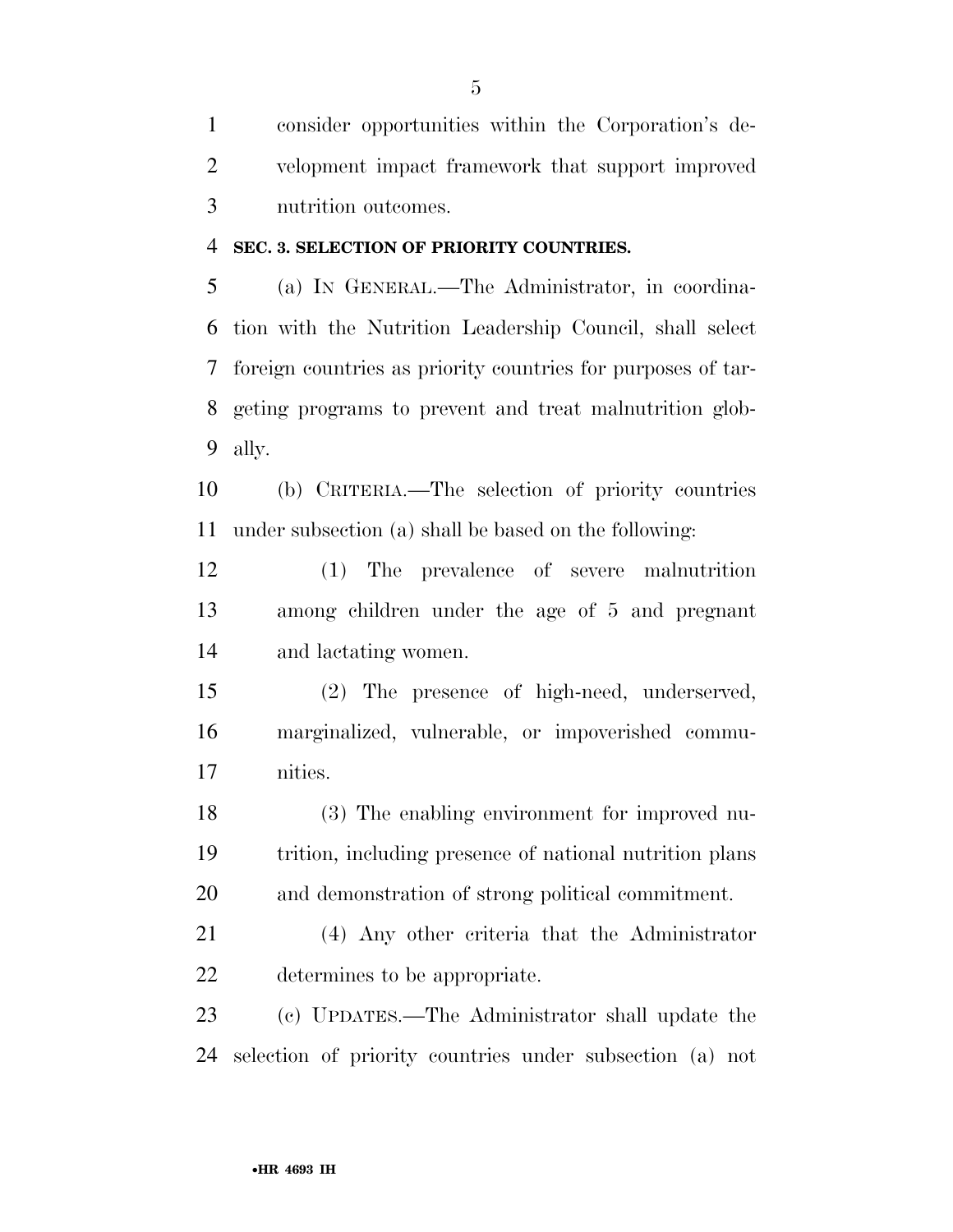later than 5 years after the date of the enactment of this Act.

 (d) SENSE OF CONGRESS.—It is the sense of Con- gress that the Administrator should continue to undertake nutrition interventions in countries not selected as priority countries, particularly in contexts in which opportunities are identified to advance multi-sectoral development pro- gramming and integrate efforts to prevent and treat global malnutrition with other priority areas and program objec-tives.

### **SEC. 4. NUTRITION LEADERSHIP COUNCIL.**

 (a) ESTABLISHMENT.—The Administrator is author- ized to establish in the United States Agency for Inter- national Development the Nutrition Leadership Council (in this section referred to as the ''Council''), which shall coordinate Agency efforts to prevent and treat malnutri-tion globally.

 (b) DUTIES.—The duties of the Council shall in-clude—

 (1) advancing United States Agency for Inter- national Development efforts to prevent and treat malnutrition globally;

 (2) ensuring nutrition interventions, particu- larly in priority countries, are carried out in close coordination with other relevant United States Gov-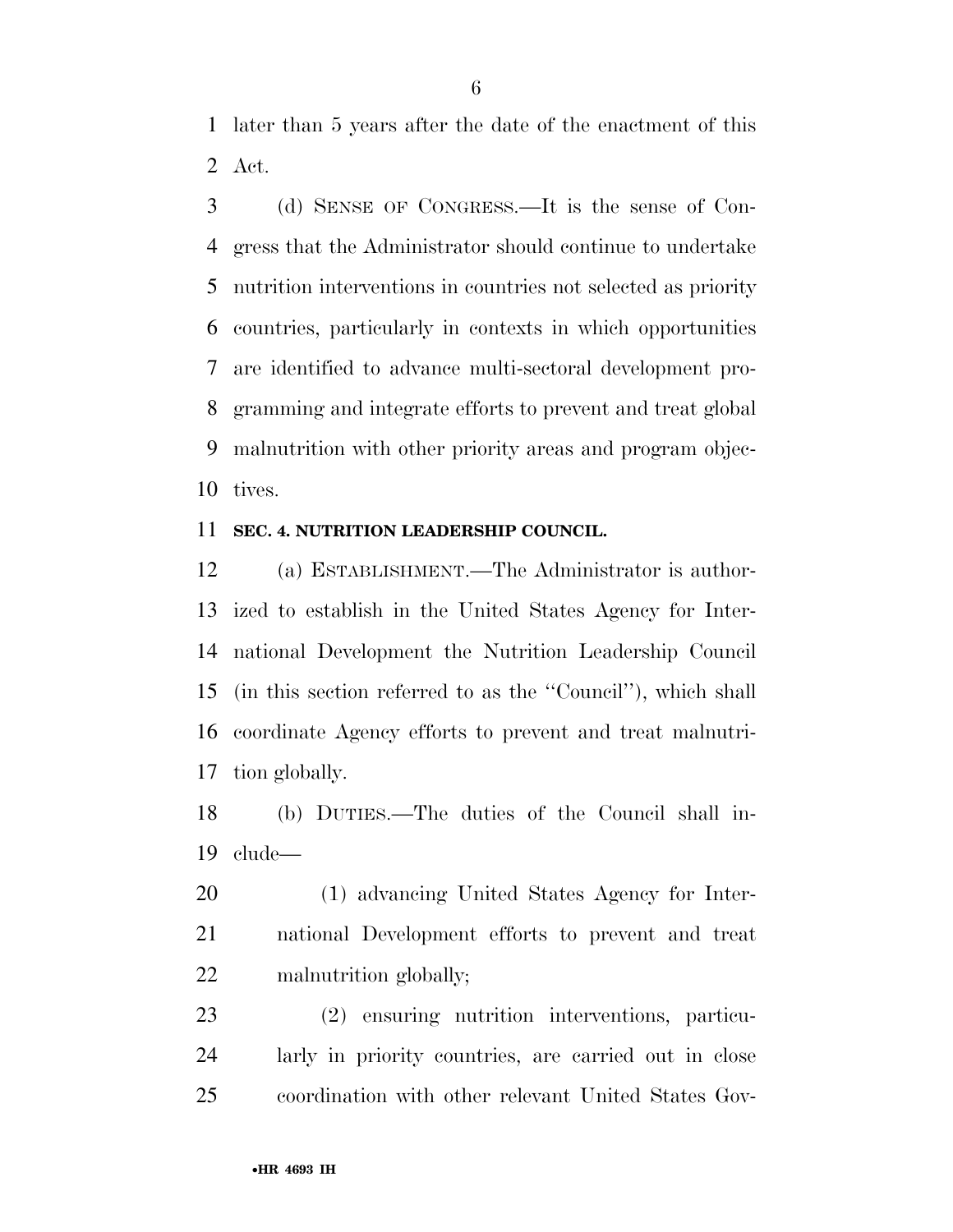| $\mathbf{1}$   | ernment strategies and policies and provisions of          |
|----------------|------------------------------------------------------------|
| $\overline{2}$ | law, including—                                            |
| 3              | (A) the Global Food Security Act of 2016                   |
| $\overline{4}$ | $(22 \text{ U.S.C. } 9301 \text{ et seq.});$               |
| 5              | (B) the Senator Paul Simon Water for the                   |
| 6              | World Act of 2014 (22 U.S.C. 2151 note);                   |
| 7              | (C) the Global Child Thrive Act of 2020                    |
| 8              | (subtitle I of title XII of division A of Public           |
| 9              | Law $116-283$ ; and                                        |
| 10             | (D) the Global Fragility Act of $2019$ (22)                |
| 11             | U.S.C. $9801$ et seq.); and                                |
| 12             | (3) ensuring nutrition interventions are coordi-           |
| 13             | nated with nutrition programs carried out by other         |
| 14             | relevant Federal departments and agencies.                 |
| 15             | (c) MEMBERSHIP.—The Council shall include rep-             |
| 16             | resentatives of the following bureaus and independent of-  |
| 17             | fices of the United States Agency for International Devel- |
| 18             | opment:                                                    |
| 19             | (1) The Bureau for Global Health.                          |
| 20             | (2) The Bureau for Resilience and Food Secu-               |
| 21             | rity.                                                      |
| 22             | (3) The Bureau for Humanitarian Assistance.                |
| 23             | (4) Any other relevant bureau or independent               |
| 24             | office that the Administrator determines to be ap-         |
| 25             | propriate.                                                 |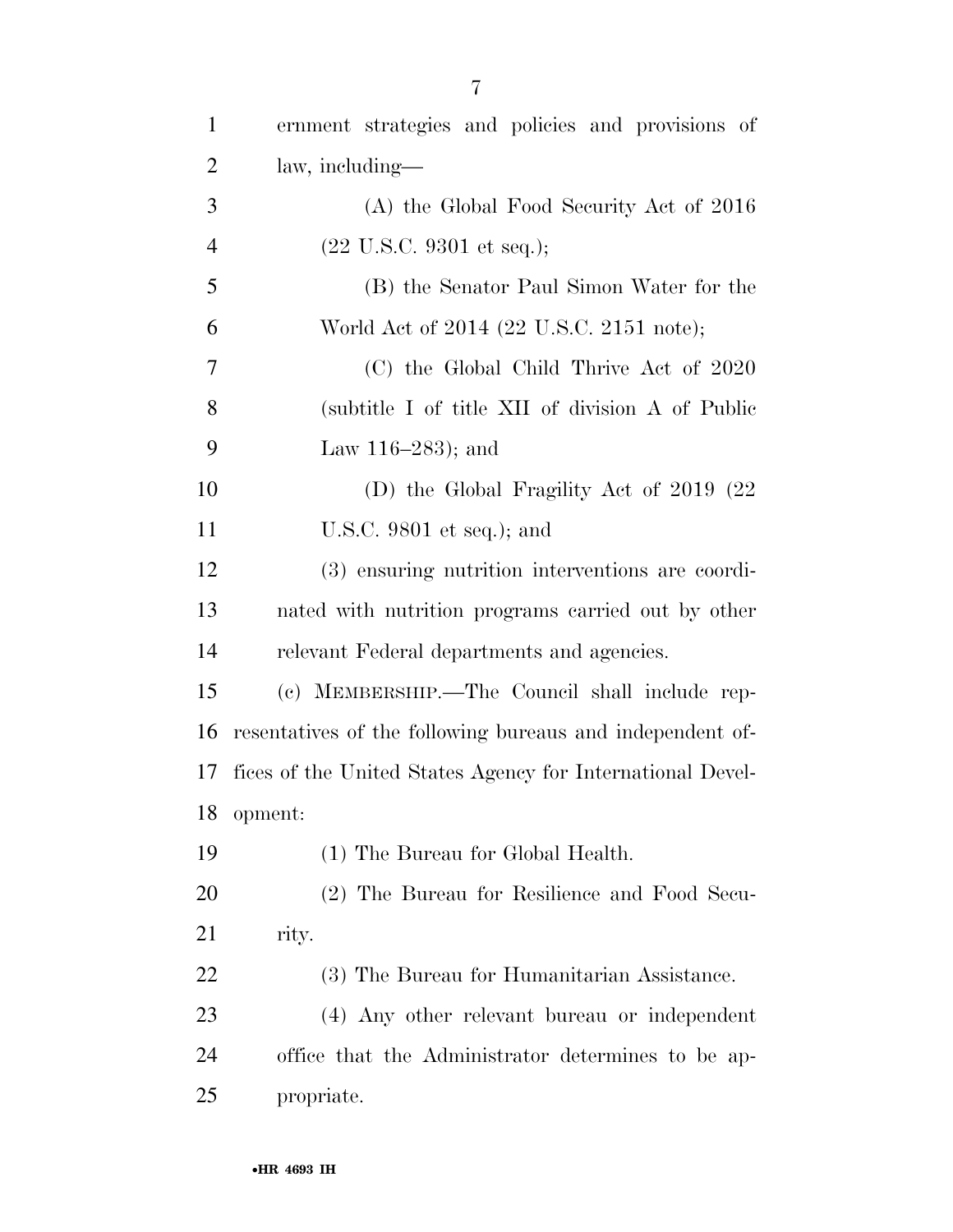### **SEC. 5. IMPLEMENTATION PLAN.**

 (a) IN GENERAL.—Not later than 260 days after the date of the enactment of this Act, the Administrator, in coordination with the heads of other relevant Federal de- partments and agencies, shall develop and submit to the appropriate congressional committees an implementation plan for programs to prevent and treat malnutrition glob-ally described in section 2.

 (b) MATTERS TO BE INCLUDED.—The implementa- tion plan required by subsection (a) shall include the fol-lowing:

 (1) A description of specific and measurable goals, objectives, and performance metrics with re- spect to such programs, including clear benchmarks and intended timelines for achieving such goals and objectives.

 (2) A description of monitoring and evaluation plans with respect to such programs, as appropriate. (3) In priority countries, a description of efforts to ensure that nutrition is adequately addressed in the Country Development Cooperation Strategy to the extent practicable and identify opportunities to expand efforts to prevent and treat malnutrition, in- cluding through leveraging existing health and devel-opment programs and other ongoing activities.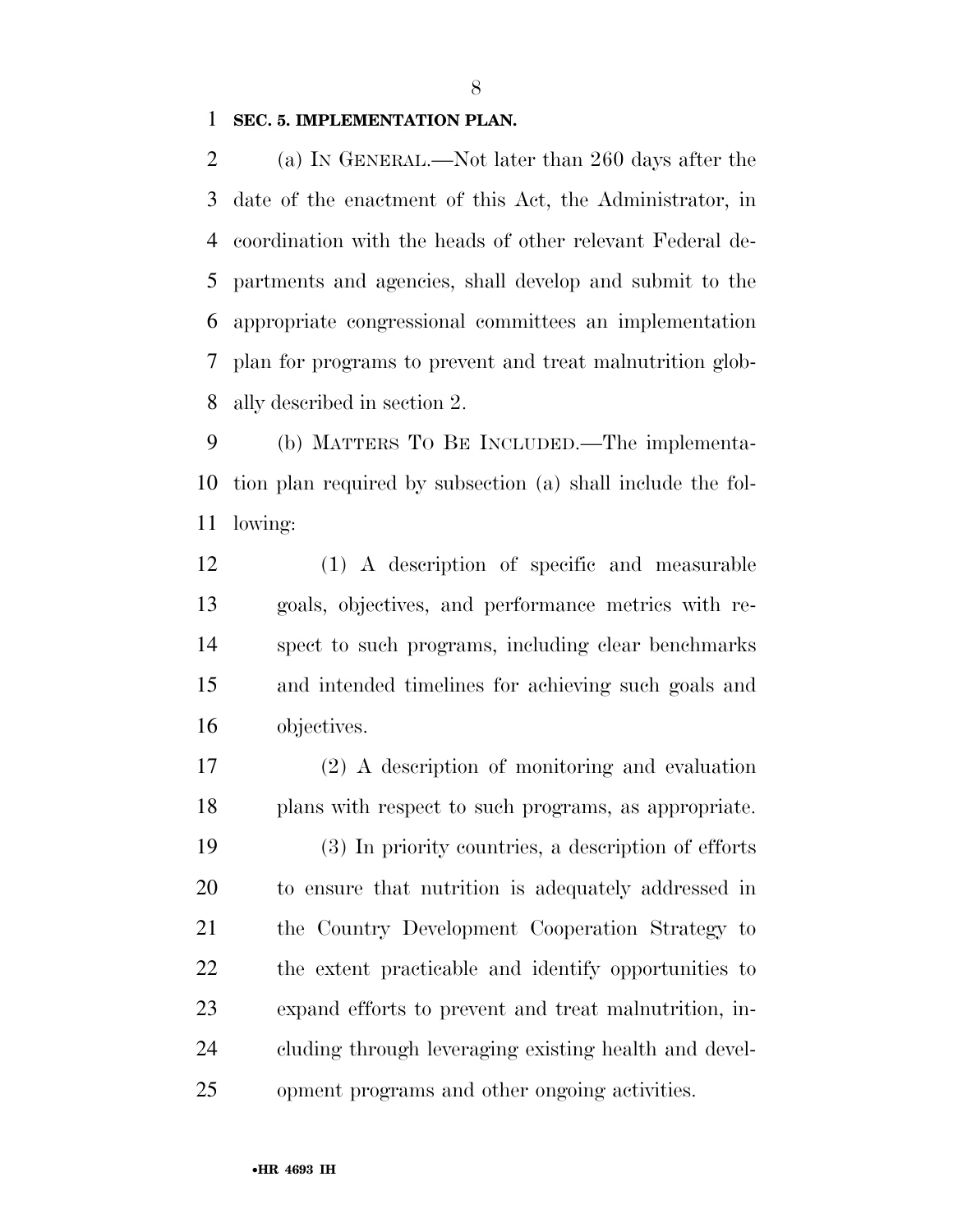(c) CONSULTATION.—The implementation plan re- quired by subsection (a) shall be developed in consultation with, as appropriate and to the extent possible, representa- tives of nongovernmental organizations, including faith- based organizations, civil society organizations, multilat- eral organizations and donors, relevant private, academic, and philanthropic entities, and the appropriate congres-sional committees.

### **SEC. 6. REPORT.**

 (a) IN GENERAL.—Not later than one year after the date of the enactment of this Act, and annually thereafter for 5 years, the Administrator shall submit to the appro- priate congressional committees a report that describes progress made towards preventing and treating malnutri-tion globally.

 (b) MATTERS TO BE INCLUDED.—The report re-quired by subsection (a) shall include the following:

 (1) A summary of progress made towards achieving the specific and measurable goals, objec- tives, and performance metrics towards ending glob-al malnutrition.

(2) In priority countries—

 (A) a detailed summary of nutrition pro- grams and activities in the previous fiscal year, including a breakdown of the countries to which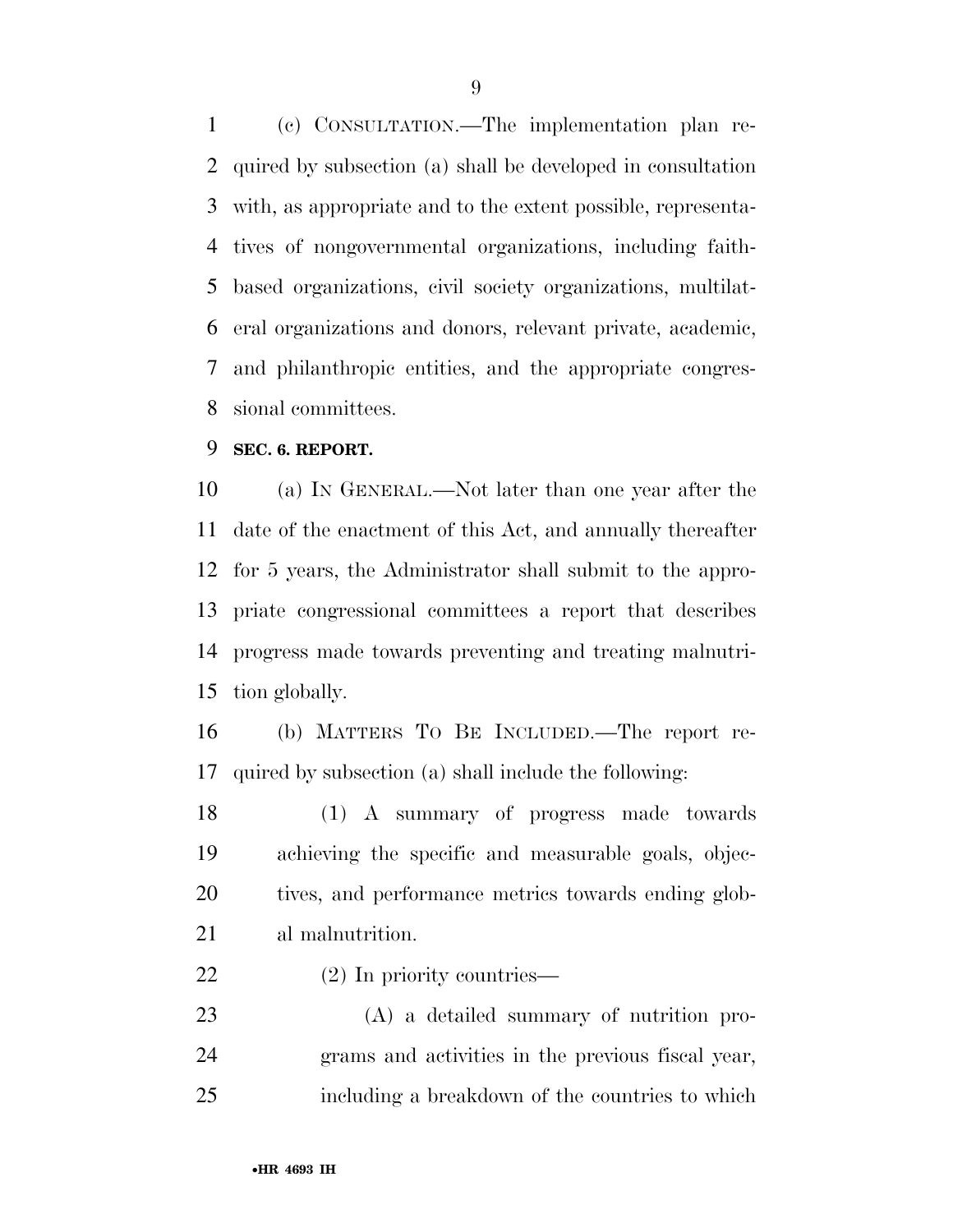| $\mathbf{1}$   | nutrition resources have been allocated and an           |
|----------------|----------------------------------------------------------|
| $\overline{2}$ | estimated number of people reached through               |
| 3              | nutrition interventions; and                             |
| $\overline{4}$ | (B) an description of the coordination of                |
| 5              | nutrition programs with other health and devel-          |
| 6              | opment programs and priorities.                          |
| 7              | (3) A summary of efforts to expand research              |
| 8              | and innovation to development and scale up new           |
| 9              | tools to prevent and treat malnutrition globally.        |
| 10             | (4) An assessment of the collaboration and co-           |
| 11             | ordination of nutrition efforts of the United States     |
| 12             | Agency for International Development with United         |
| 13             | Nations agencies, the World Bank, other donor gov-       |
| 14             | ernments, host country governments, civil society,       |
| 15             | and the private sector, as appropriate.                  |
| 16             | (5) A description of other donor country and             |
| 17             | host country financial commitments and efforts to        |
| 18             | prevent and treat malnutrition.                          |
| 19             | (6) An identification of constraints on imple-           |
| 20             | mentation of programs and activities and lessons         |
| 21             | learned from programs and activities from the pre-       |
| 22             | vious fiscal years.                                      |
| 23             | (c) INCLUSION IN OTHER REPORTS.—The Adminis-             |
| 24             | trator may include the report required by subsection (a) |
| 25             | as a component of other congressionally mandated reports |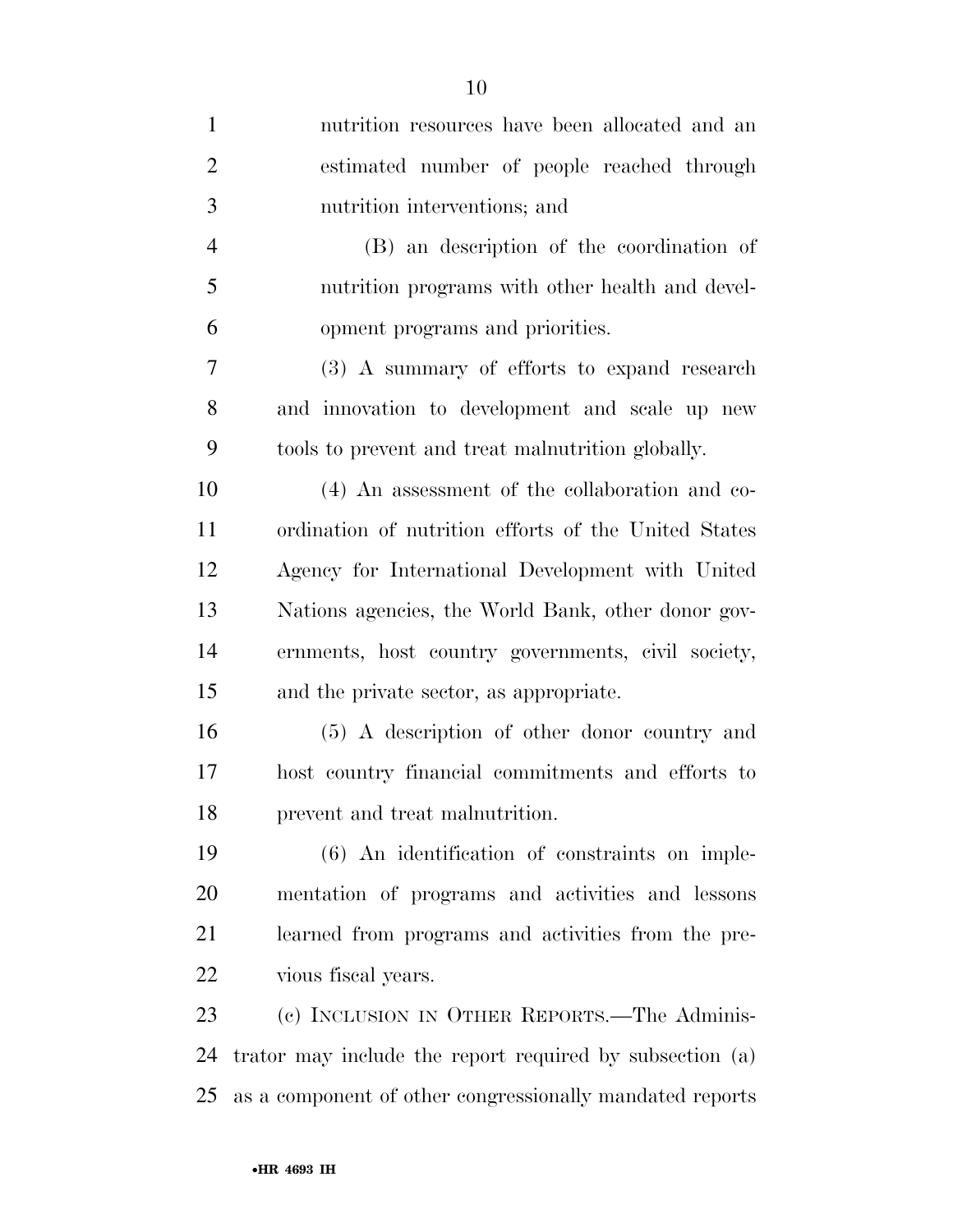provided to appropriate congressional committees, as ap-propriate.

| 3              | SEC. 7. COMPLIANCE WITH THE FOREIGN AID TRANS-              |
|----------------|-------------------------------------------------------------|
| $\overline{4}$ | PARENCY AND ACCOUNTABILITY ACT<br>$\overline{\mathbf{O}}$ F |
| 5              | 2016.                                                       |
| 6              | Section $2(3)$ of the Foreign Aid Transparency and          |
| $\tau$         | Accountability Act of 2016 (22 U.S.C. 2394c note) is        |
| 8              | amended—                                                    |
| 9              | $(1)$ in subparagraph $(C)$ , by striking "and" at          |
| 10             | the end;                                                    |
| 11             | $(2)$ in subparagraph $(D)$ , by striking the period        |
| 12             | at the end and inserting "; and"; and                       |
| 13             | (3) by adding at the end the following:                     |
| 14             | "(E) the Global Malnutrition Prevention                     |
| 15             | and Treatment Act of 2021.".                                |
| 16             | SEC. 8. DEFINITIONS.                                        |
| 17             | In this Act:                                                |
| 18             | (1) ADMINISTRATOR.—The term "Adminis-                       |
| 19             | trator" means the Administrator of the United               |
| 20             | States Agency for International Development.                |
| 21             | (2) APPROPRIATE CONGRESSIONAL COMMIT-                       |
| 22             | TEES.—The term "appropriate congressional com-              |
|                |                                                             |

mittees'' means—